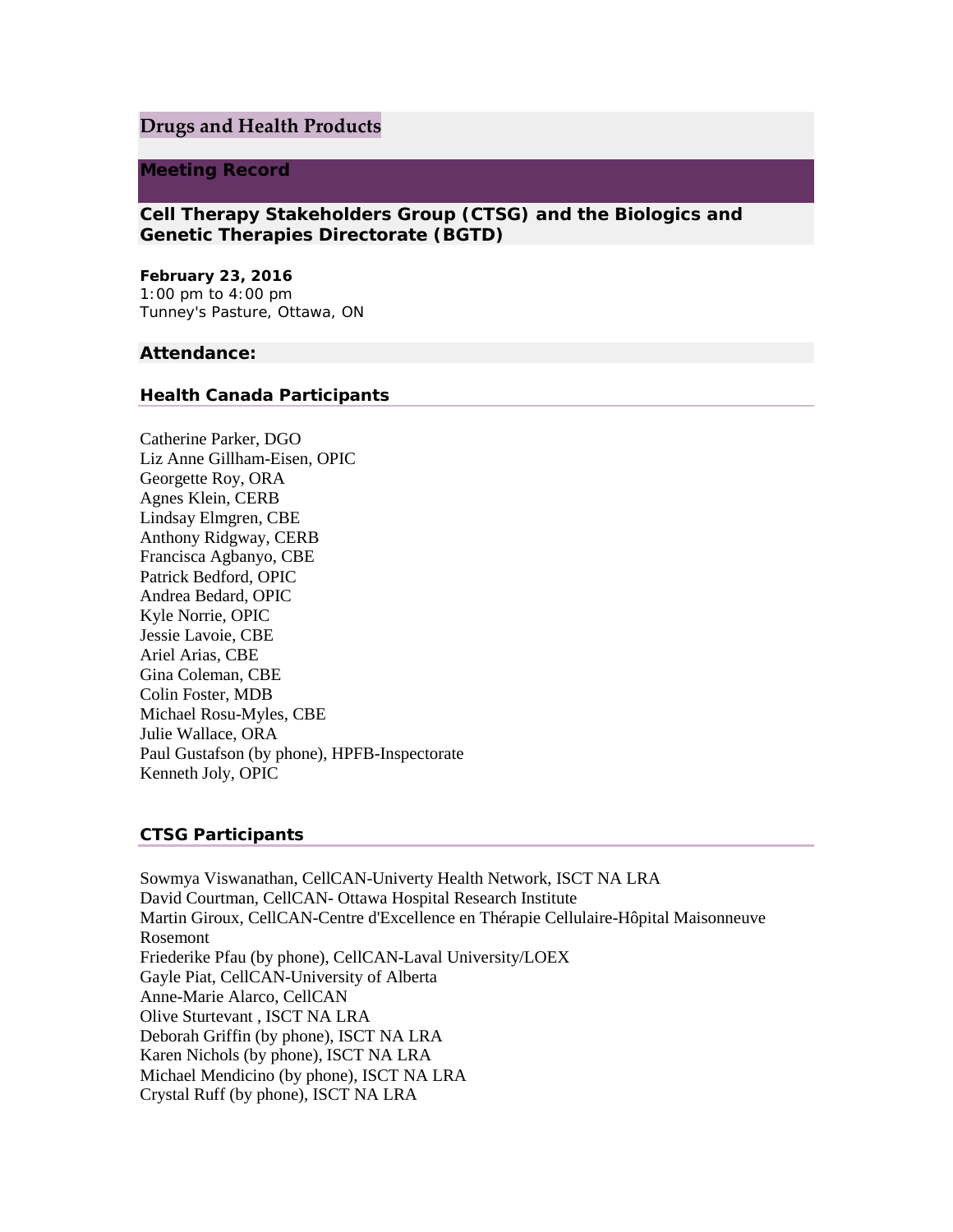Jaysoon Eicholtz (by phone), Nationwide Children's Hospital, Columbus, OH Tania Bebula, University of Alberta/CellCAN Erica Cliderman

1.0 Welcome and Introductions

The meeting was co-chaired between BGTD and the CTSG. Liz Anne Gillham-Eisen cochaired on behalf of BGTD and Sowmya Viswanathan and Olive Sturtevant co-chaired on behalf of CTSG.

C. Parker provided introductory remarks on behalf of BGTD, and identified cell therapies as a Branch priority that has seen significant policy developments since our last meeting.

The agenda was accepted as presented.

2.0 Position Papers to support (1) Autologous Cell Therapies and (2) Banked Material for Future Use

P. Bedford shared two draft position papers that have been developed by BGTD. Health Canada regularly responds to inquiries about the regulatory status of autologous cell therapies and banked human material on a case-by-case basis. An effort has been made to draft clear and concise policy position statements that aim to increase predictability, transparency and consistency in decision making. Two short documents have been provided for early input from the Cell Therapy Stakeholders Group. Initial feedback was requested, and written feedback (detailed comments) in the weeks following the meeting would be appreciated.

S. Viswanathan stated that the cell therapy community will likely find these papers helpful, and then asked whether Health Canada considered the option of expanding the scope of the Safety of Human Cells, Tissues and Organs for Transplantation Regulations to include autologous cell therapies (that are minimally manipulated for homologous use). .

P. Bedford replied that Health Canada has done significant policy work to consider this option, and that it remains a possibility in the longer-term future; however, any potential regulatory amendments must be considered in the context of competing regulatory priorities. The two draft position papers are intended to be a policy solution that interprets existing regulations in the short and medium term. .

D. Griffin asked whether Health Canada has considered accrediting/licensing banks that process and store cells & tissue for use as a starting material or using a third party to do so.

P. Bedford acknowledged this comment, and noted that there may be an opportunity for the Biologics and Genetic Therapies Directorate to work with Health Canada's Inspectorate and Provincial governments to consider a comprehensive list of options for doing this. .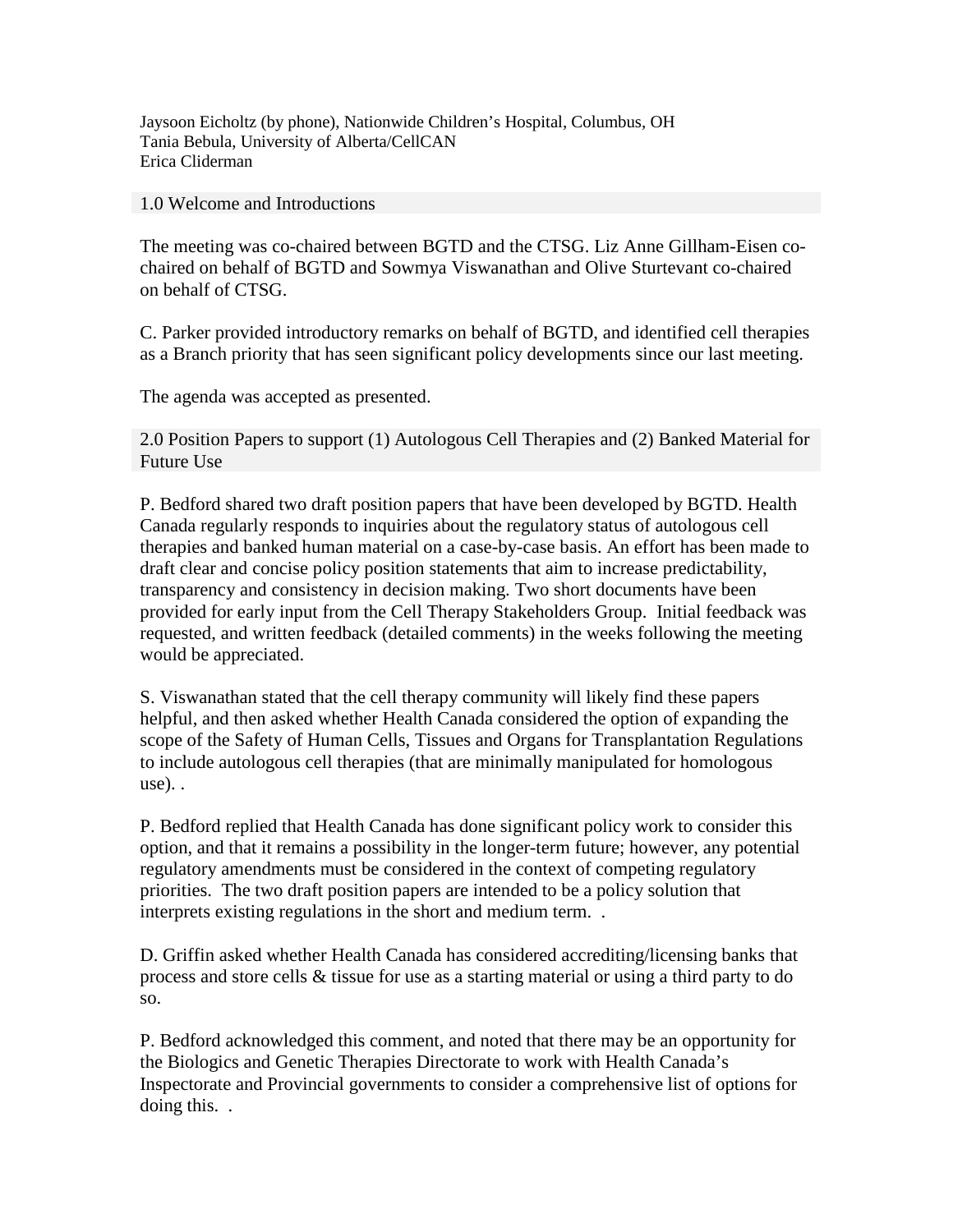P. Bedford encouraged members to provide any comments they might have on the two position papers. All comments can be sent through Kenneth Joly, BGTD. Comments will be reviewed and then a broader external consultation will be completed.

3.0 Biologic-Device Combination Products

O. Sturtevant presented on the possible need for a review and clarification of regulatory requirements for biologic-device cell-based regenerative medicine combination products and proposals/plans for pathways in the future.

P. Bedford acknowledged that cell therapy researchers face challenges related to (a) determining which set of regulations apply to combination products (i.e. product classification), and (b) determining manufacturing standards (i.e. GMP vs QS). He then described the product classification procedure at HPFB.

Health Canada does not currently have a policy that specifically addresses cell therapy/device combination products; therefore, Health Canada makes case-by-case decisions based on existing terminology in the *Food and Drugs Act* and policies (including the Drug/Device combination policy). The existing regulation and policies allow Health Canada to remain consistent with other national regulatory authorities, and Health Canada has committed to considering US FDA classification decisions in making its own decisions.

Moving forward, BGTD plans to work with MDB to identify and communicate criteria that will help to identify whether devices used to process cell therapies will be considered medical devices (and be regulated under Medical Device Regulations by colleagues in MDB) or whether they can be considered cell therapy manufacturing equipment (see Statement 4 in the *BGTD Position Paper on Autologous Cell Therapy Products*, which was provided to support Agenda Item 2).

In response to a question about whether Health Canada may choose to re-classify a product after it has been regulated as a drug or device (e.g. if it undergoes changes in development), P. Bedford replied that all classification decisions are made based on the best available information at the time. So it remains possible that classification decisions may change if the product changes, or if the understanding of the product changes. For this reason it is in the sponsors best interest to provide the most accurate information about the product, and not (for example) information to obtain the desired classification decision. This will help to avoid the negative impacts of re-classification.

4.0 New Substances Notification Regulations for the Import and Manufacture of Viral Vectors for use in Clinical Trials in Canada

T. Bubela discussed the potential regulatory administrative burden caused by viral vectors for use in human gene therapy, including those that are incapable of replication, and viruses for use as therapeutic agents to treat cancer (oncolytic viruses).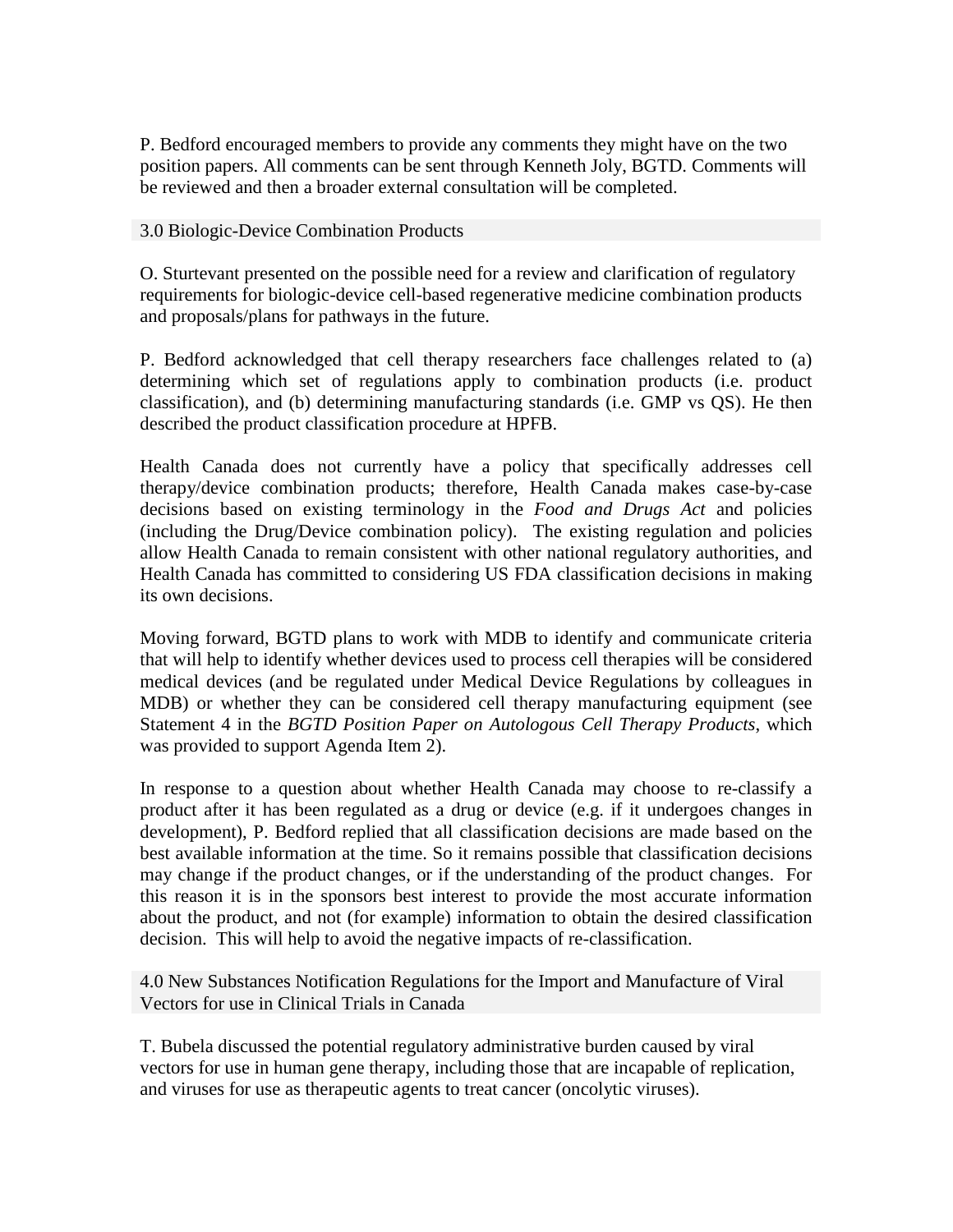A. Ridgway explained the purposes of the current regulatory requirements and stressed that while the timing of the FDA requirements may be more convenient they are essentially the same as what is required by Canadian regulators. Nevertheless, Health Canada can plan to do more to prepare gene therapy researchers by informing them of these New Substance Notification Regulations and providing appropriate contact information when they come in for pre-submission meetings.

T. Bubela and S. Viswanathan questioned the relevancy of some of the information required in Schedule 1 of the application.

It was suggested that there be communication with the Health Environments and Consumer Safety Branch, who administers the application. BGTD will reach out to federal government colleagues in HECS to determine what may be done to streamline regulatory requirements for gene therapy researchers.

5.0 GMP Facility Requirements for Early Phase Clinical Trials

M. Giroux presented on the potential need for clarification/direction on the licensing needed for an institution submitting a clinical trial. He stated that is room for interpretation in the GMP guidelines and regulations. He also asked: What level of GMP would be advisable for early phase trials?

P. Gustafson discussed the GMP requirements for clinical trials.

6.0 Analytical Assay Requirements and Validation Requirements for Rapid Microbiological Methods

G. Piat and S. Viswanathan presented on the Analytical Assay Requirements and Validation Requirements for Rapid Microbiological Methods. Section 4.2.1 of GUI-001 states that analytical methods must be validated. Section 10 of GUI-0036 refers to the validation status of methods. It is understood why it is important that validated methods are used to release products since as mentioned in GUI-0036, processes may not be standardised or fully validated during a clinical trial and therefore testing takes on more importance in ensuring that each batch meets its specification. What isn't completely clear is whether this testing can be performed by a non-GMP laboratory (e.g. sterility testing conducted by a hospital microbiology laboratory). What kind of qualification or validation is acceptable by Health Canada for early phase clinical trials? For specialized testing requirements (e.g. flow cytometry), is it acceptable to conduct product analysis in an academic laboratory or core facility and if so, what type of documentation and procedures would be necessary to fulfill Health Canada's expectations.

Rapid Microbiological Methods (RMM) for analyzing sterility, endotoxin and mycoplasma are becoming more common place, and accepted by multiple jurisdictions. This is particularly relevant for product release of fresh cells with limited life-span. What